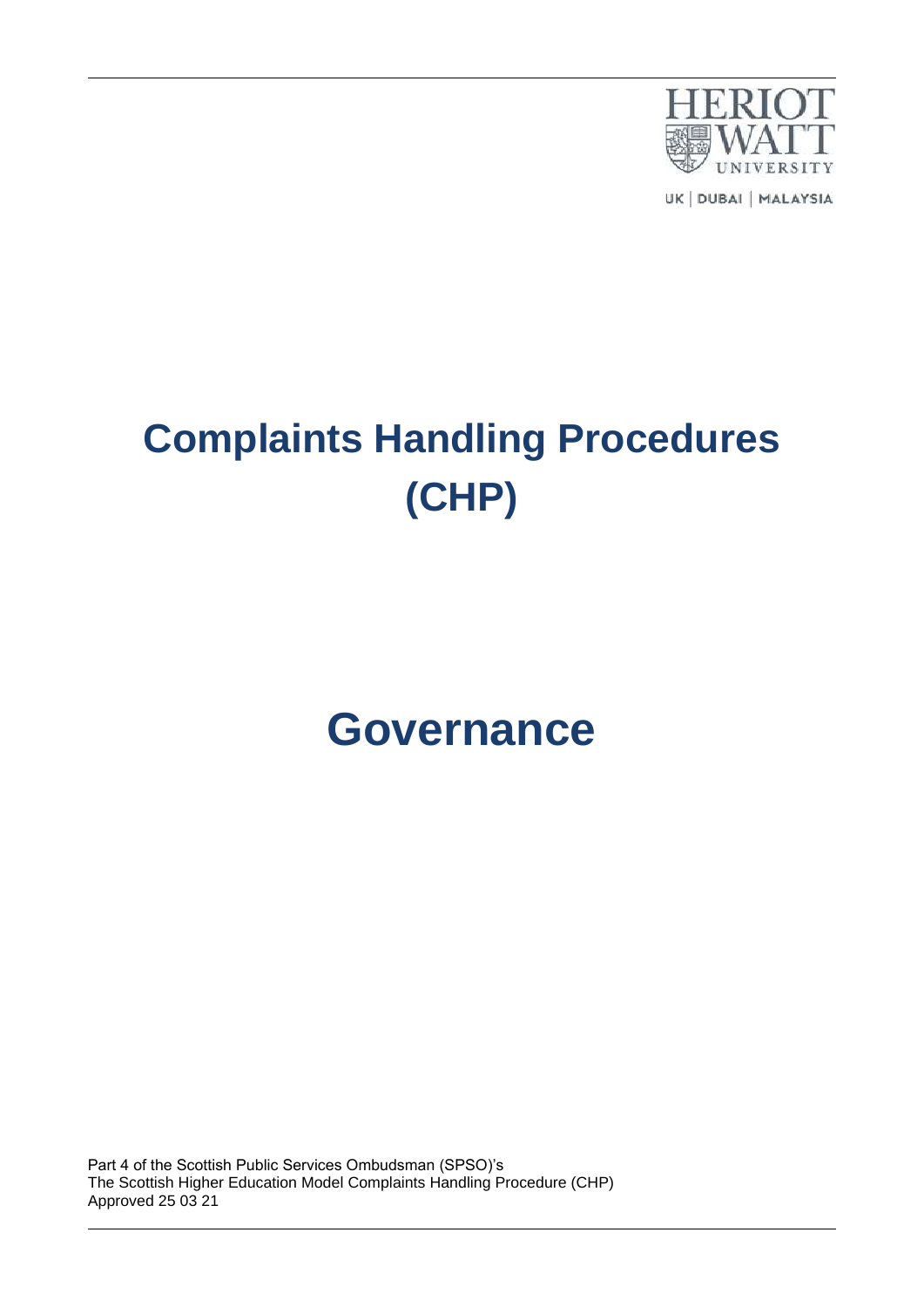# **Contents**

| Recording, reporting, learning from and publicising complaints5 |  |
|-----------------------------------------------------------------|--|
|                                                                 |  |
|                                                                 |  |
|                                                                 |  |
|                                                                 |  |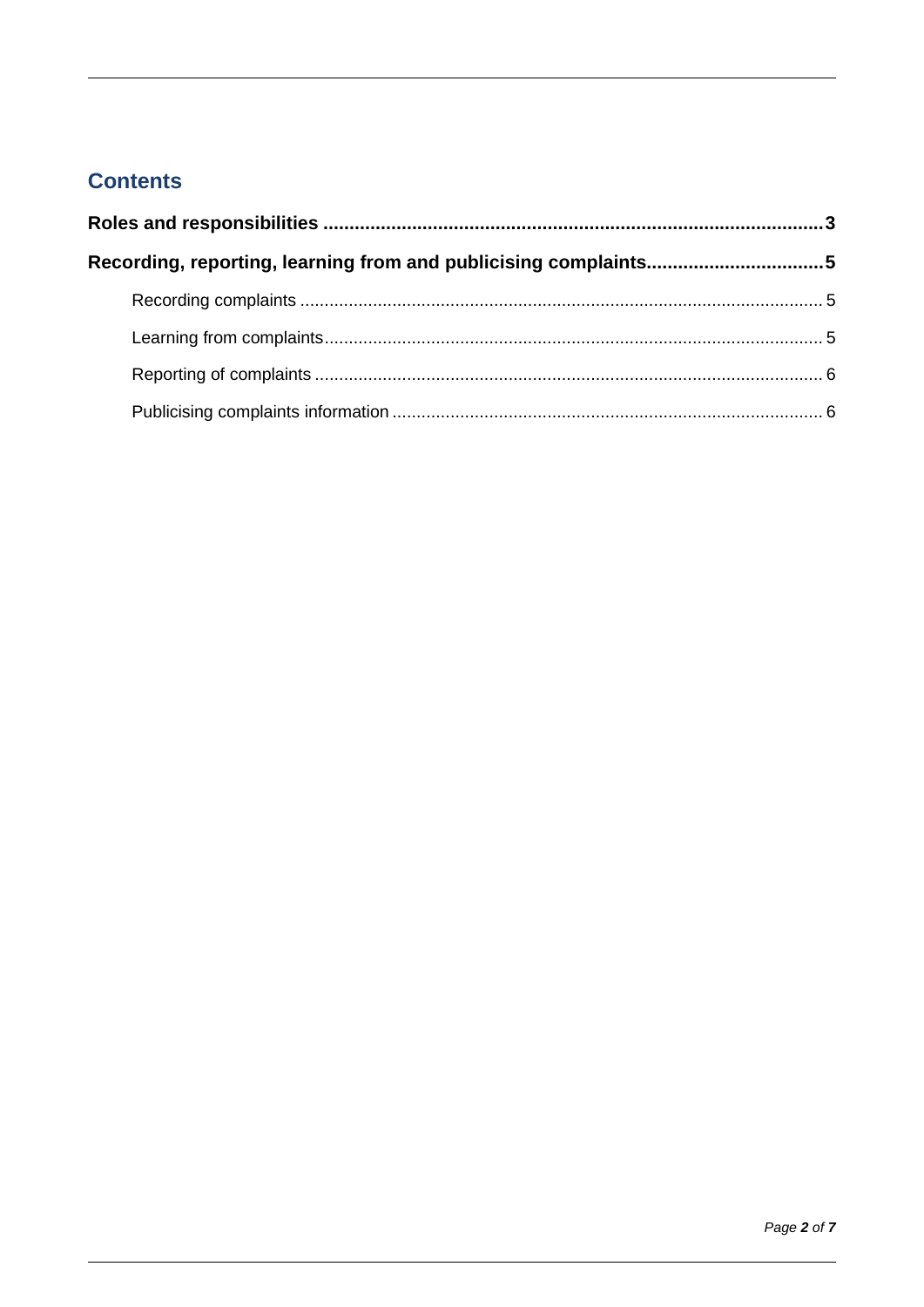### <span id="page-2-0"></span>**Roles and responsibilities**

- 1. All staff will be aware of:
	- the Complaints Handling Procedure (CHP);
	- how to handle and record complaints at the frontline response stage;
	- who they can refer a complaint to, in case they are not able to handle the matter;
	- the need to try and resolve complaints early and as close to the point of service delivery as possible; and,
	- their clear authority to attempt to resolve any complaints they may be called upon to deal with.
- 2. Training on this procedure will be part of the induction process for all new staff. Refresher training will be provided for current staff on a regular basis.
- 3. Senior management will ensure that:
	- Heriot-Watt University's final position on a complaint investigation is signed off by an appropriate manager or officer in order to provide assurance that this is the definitive response of the University and that the complainant's concerns have been taken seriously;
	- it maintains overall responsibility and accountability for the management and governance of complaints handling (including complaints about contracted services);
	- it has an active role in, and understanding of, the CHP (although not necessarily involved in the decision-making process of complaint handling);
	- mechanisms are in place to ensure a consistent approach to the way complaints handling information is managed, monitored, reviewed and reported at all levels in University; and,
	- complaints information is used to improve services, and this is evident from regular publications.
- 4. **Principal**: The Principal provides leadership and direction in ways that guide and enable us to perform effectively across all services. The Principal may take a personal interest in all or some complaints, but will normally delegate responsibility for the CHP to the University Complaints Office. Regular management reports assure the Principal, the University Executive, the Global Operations Executive, and the University Court of the quality of complaints process and procedures.
- 5. **Secretary to the Court and University Secretary** is responsible for ensuring that there are governance and accountability arrangements in place in relation to complaints about contractors. This includes:
	- ensuring performance monitoring for complaints is a feature of the service/management agreements between Heriot-Watt University and contractors
	- setting clear objectives in relation to this complaints procedure and putting appropriate monitoring systems in place to provide Heriot-Watt University with an overview of how the contractor is meeting its objectives
- 6. **Secretary to the Court and University Secretary** is also responsible for ensuring that there is an effective Complaints Handling Procedure, with a robust investigation process that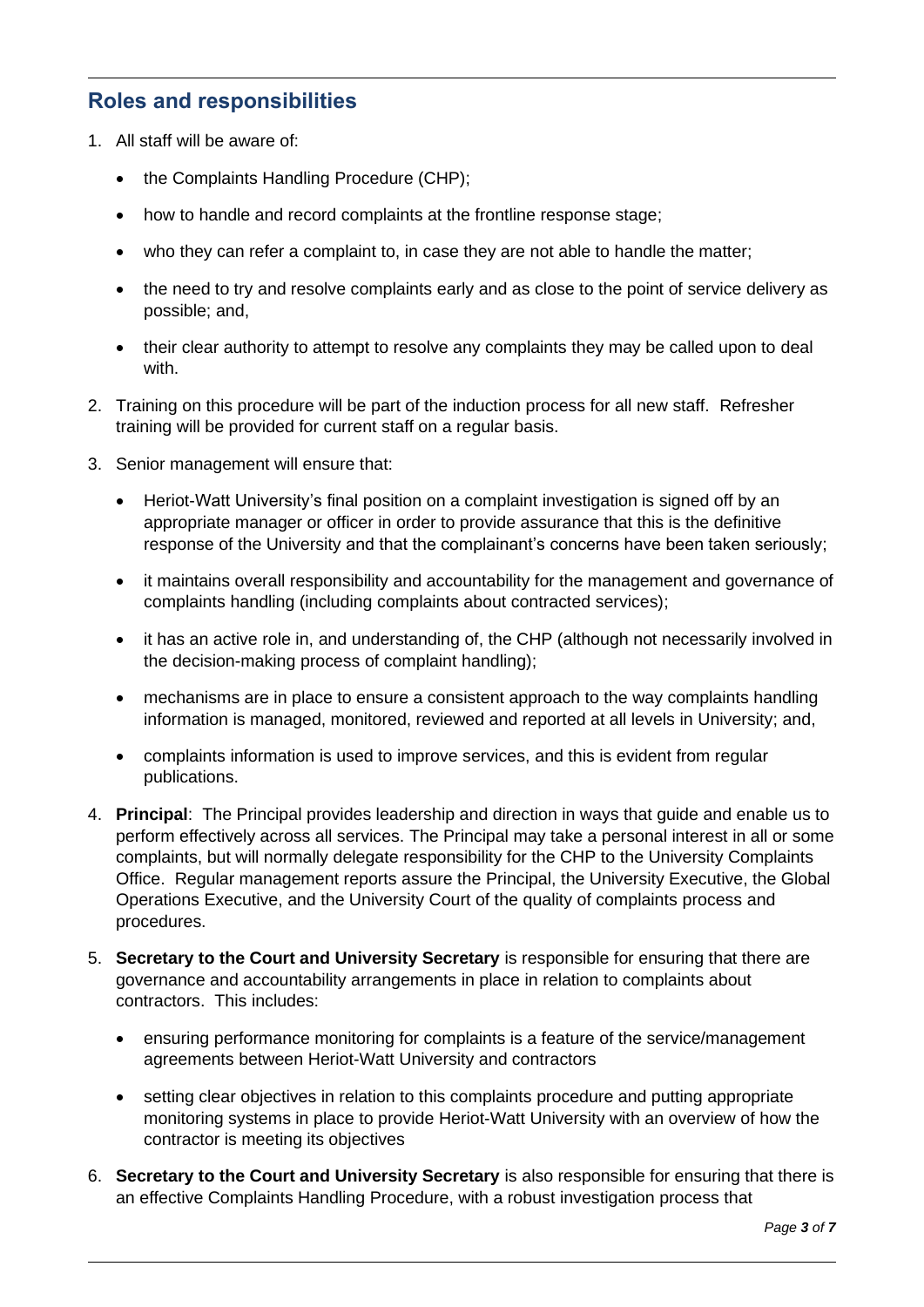demonstrates how we learn from the complaints we receive. The Secretary to the Court and University Secretary may take a personal interest in all or some complaints, but will normally delegate responsibility for the CHP to the University Complaints Office.

- 7. **Heads of Primary Academic Units (School) and Directors of Professional Services** may be involved, or may delegate responsibility, in supporting the investigation and management of complaints handling. As senior officers they may be responsible for preparing reports to the University Complaints Office, in order for the University Complaints Office to respond to the complainant(s). Therefore, they should be satisfied that their investigation, or that on behalf of their School or Professional Service, is complete and the response addresses all aspects of the complaint. These senior officers will also be responsible for addressing any lessons learned or action points resulting from a complaint in their applicable areas.
- 8. **Head of Policy and Governance** is responsible and accountable for the management of the effective Complaints Handling Procedure, with a robust investigation process that demonstrates how we learn from the complaints we receive. The Head of Policy and Governance may be involved in supporting, or take responsible for, the investigation and management of certain complaints.
- 9. **Complaints Officers and Investigators** are responsible for the management of the investigation. They will work as part of a centralised team, and will be involved in the investigation and in coordinating all aspects of the response to the complainant. This may include preparing a comprehensive written report, including details of any procedural changes in service delivery and identifying wider opportunities for learning across the University.
- 10. **The Senior Complaints Officer** will act as the University's SPSO Liaison Officer, who are responsible for providing complaints information in an orderly, structured way within requested timescales, providing comments on factual accuracy on our behalf in response to SPSO reports, and confirming and verifying that recommendations have been implemented.
- 11. **Heads of Operations and Registry and Academic Support Liaison Officers** within each Primary Academic Unit (School) will act as a complaints contact for that School and provide support, from a School perspective, on ensuring that complaints are reported within the agreed timeframes.
- 12. **The Professional and Organisational Development (POD)** team within the Human Resource Directorate, in conjunction with the Head of Policy and Governance Division is responsible for ensuring all new staff receive training on the CHP as part of the induction process, and that refresher training is provided for current staff on a regular basis.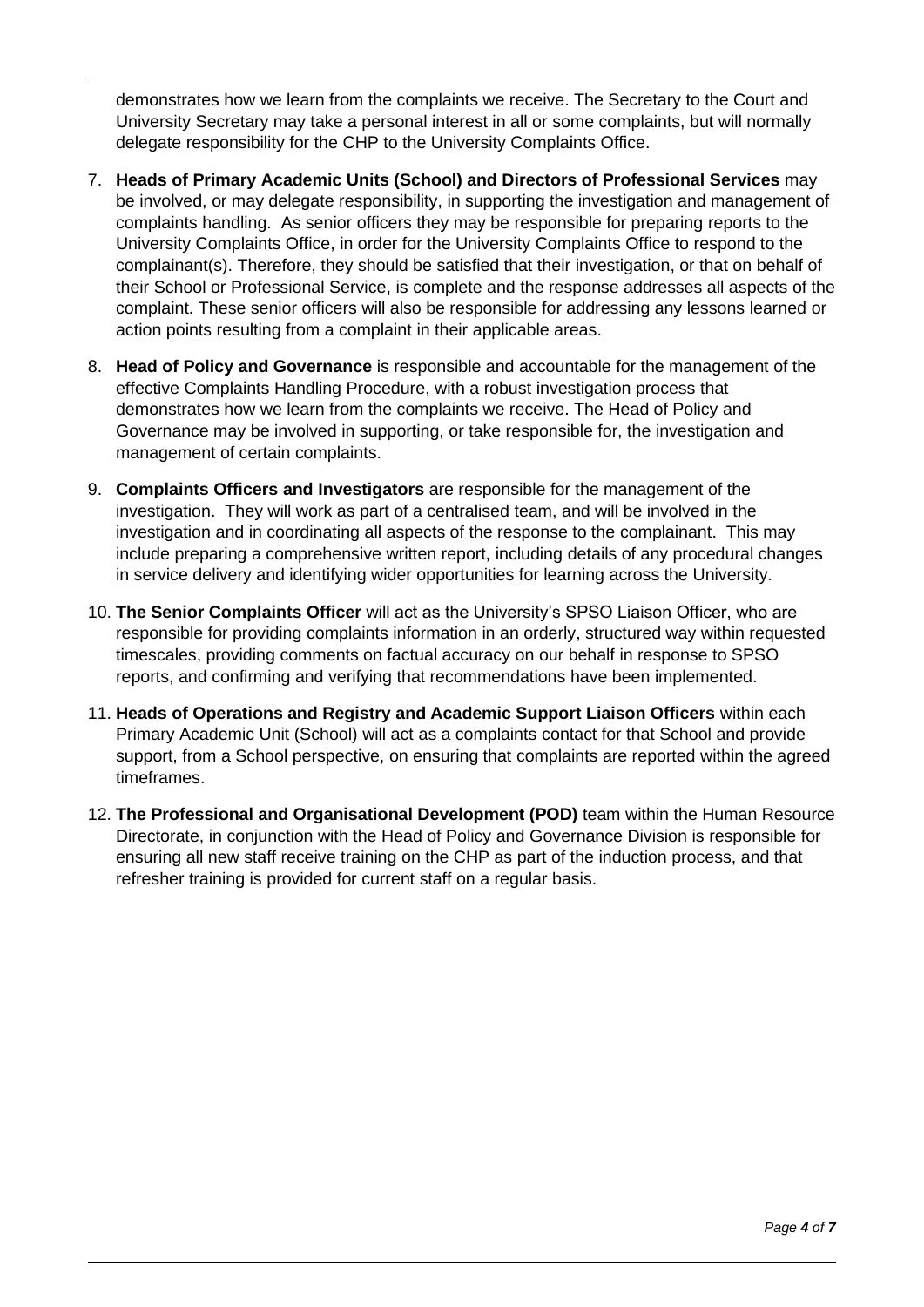# <span id="page-4-0"></span>**Recording, reporting, learning from and publicising complaints**

- 13. Complaints provide valuable feedback. One of the aims of the CHP is to identify opportunities to improve services across Heriot-Watt University. By recording and analysing complaints data, we can identify and address the causes of complaints and, where appropriate, identify training opportunities and introduce service improvements.
- 14. We also have arrangements in place to ensure complaints about contractors are recorded, reported on and publicised in line with this CHP.

### <span id="page-4-1"></span>**Recording complaints**

- 15. It is important to record suitable data to enable us to fully investigate and respond to the complaint, as well as using our complaint information to track themes and trends. As a minimum, we should record:
	- the complainant's name and contact details
	- the date the complaint was received
	- the nature of the complaint
	- the service the complaint refers to
	- staff member responsible for handling the complaint
	- action taken and outcome at frontline response stage
	- date the complaint was closed at the frontline response stage
	- date the investigation stage was initiated (if applicable)
	- action taken and outcome at investigation stage (if applicable)
	- date the complaint was closed at the investigation stage (if applicable); and
	- the underlying cause of the complaint and any remedial action taken.
	- the outcome of the SPSO's investigation (where applicable).
- 16. If the complainant does not want to provide any of this information, we will reassure them that it will be managed appropriately, and record what we can.
- 17. Individual complaint files will be stored in line with our document retention policy.

#### <span id="page-4-2"></span>**Learning from complaints**

- 18. We have clear systems in place to act on issues identified in complaints. As a minimum, we will:
	- seek to identify the root cause of complaints:
	- take action to reduce the risk of recurrence; and,
	- systematically review complaints performance reports to improve service delivery.
- 19. Learning may be identified from individual complaints (regardless of whether the complaint is upheld or not) and from analysis of complaints data.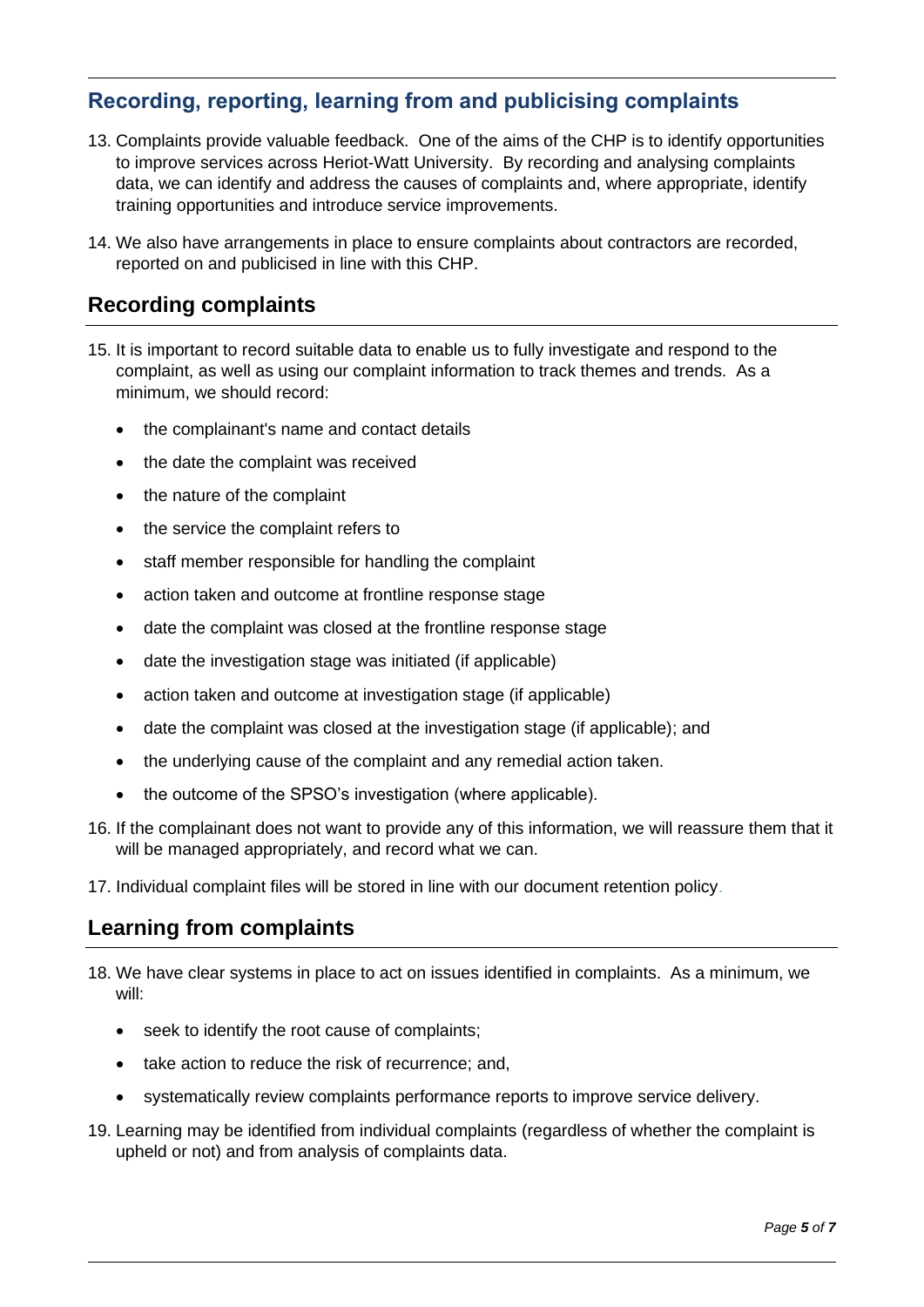- 20. Where we have identified the need for service improvement in response to an individual complaint, we will take appropriate action. University Complaints Office will inform the applicable Head of Primary Academic Unit (School) or Director of Professional Services of the details of the complaint and the lessons learned, who will be responsible for:
	- determining the proposed action needed to improve services;
	- designating the 'owner' of the issue, who will be responsibility for:
		- o ensuring the action is taken;
		- $\circ$  setting a target date for the action(s) to be taken;
		- o reporting back to, and updating, the University Complaints Office; and,
		- $\circ$  ensuring that the action(s) is taken within the agreed timescale;
	- ensuring that that the issue has been resolved;
	- ensuring the performance in the service area is monitored to avoid any similar complaint(s); and,
	- determining where appropriate, any learning points that should be shared with relevant staff.
- 21. SPSO has guidance on **Learning from complaints**.
- 22. Senior management will review the information reported on complaints regularly to ensure that any trends or wider issues which may not be obvious from individual complaints are quickly identified and addressed. Where we identify the need for service improvement, we will take appropriate action (as set out above). Where appropriate, performance in the service area should be monitored to ensure that the issue has been resolved.

# <span id="page-5-0"></span>**Reporting of complaints**

- 23. We have a process for the internal reporting of complaints information, including analysis of complaints trends. Regularly reporting the analysis of complaints information helps to inform management of where services need to improve.
- 24. We will report at least **quarterly** to the Global Operations Executive and at least annually to the University Court on:
	- performance statistics, in line with the complaints performance indicators published by SPSO; and,
	- analysis of the trends and outcomes of complaints (this should include highlighting where there are areas where few or no complaints are received, which may indicate either good practice or that there are barriers to complaining in that area).

#### <span id="page-5-1"></span>**Publicising complaints information**

25. We publish on a **quarterly** basis information on complaints outcomes and actions taken to improve services, to the Global University Executive and at least annually to the University Court.